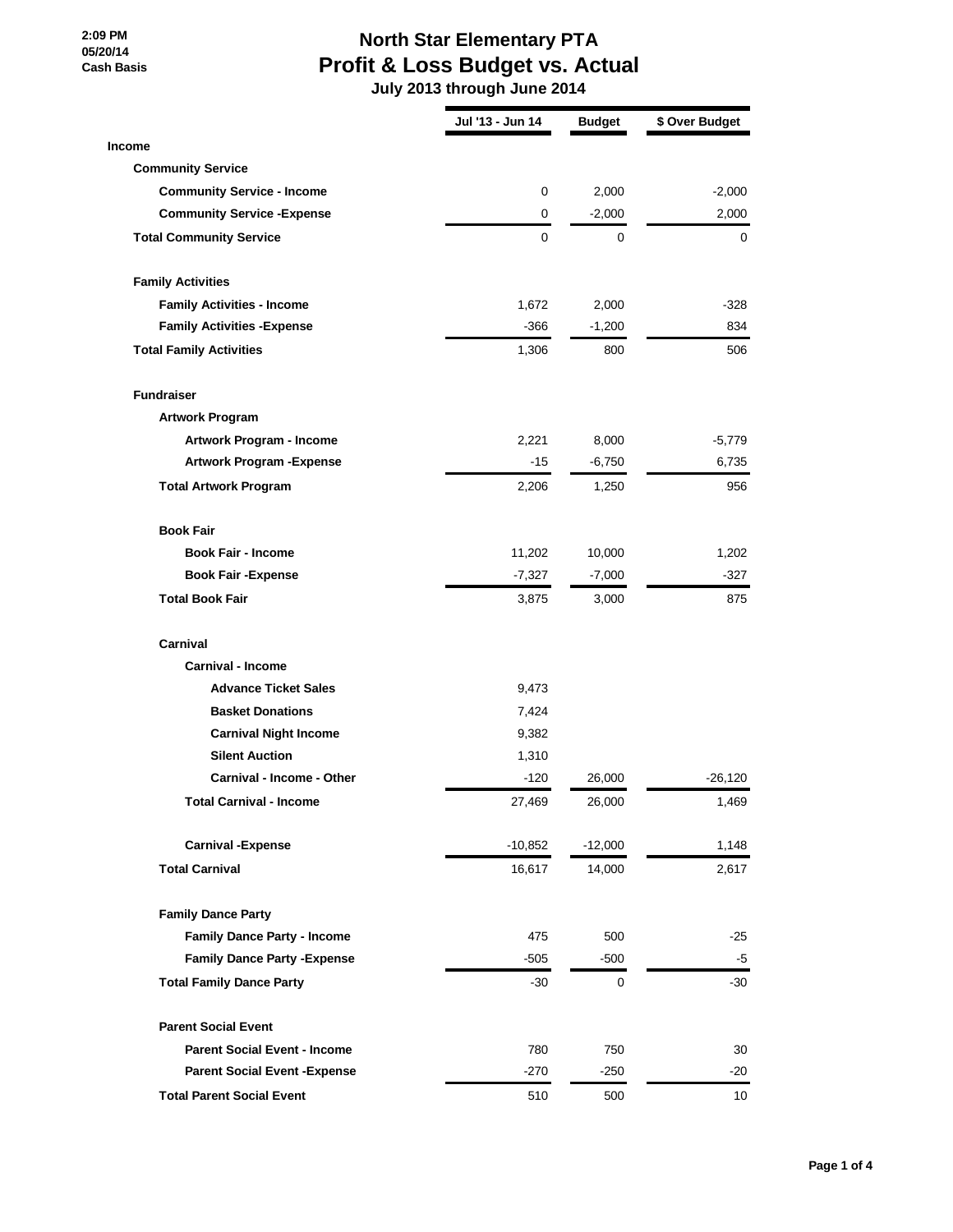#### **2:09 PM 05/20/14 Cash Basis**

## **North Star Elementary PTA Profit & Loss Budget vs. Actual**

|                                                 | Jul '13 - Jun 14 | <b>Budget</b>  | \$ Over Budget |
|-------------------------------------------------|------------------|----------------|----------------|
|                                                 |                  |                |                |
| <b>Product Incentives</b><br><b>Spirit Fest</b> | 1,150            | 1,000          | 150            |
| <b>Spirit Fest - Income</b>                     | 15,993           | 12,000         | 3,993          |
| <b>Spirit Fest -Expense</b>                     | $-957$           | $-1,100$       | 143            |
| <b>Total Spirit Fest</b>                        | 15,036           | 10,900         | 4,136          |
|                                                 |                  |                |                |
| <b>Total Fundraiser</b>                         | 39,364           | 30,650         | 8,714          |
| <b>Interest Income</b>                          | 6                | $\overline{7}$ | -1             |
| Membership                                      |                  |                |                |
| <b>Membership - Income</b>                      | 2,884            | 3,500          | $-616$         |
| <b>Membership-Expense</b>                       | $-1,466$         | $-1,875$       | 409            |
| <b>Total Membership</b>                         | 1,418            | 1,625          | $-207$         |
| <b>Spirit Wear</b>                              |                  |                |                |
| <b>Spirit Wear - Income</b>                     | 10,260           | 8,085          | 2,175          |
| <b>Spirit Wear - Expense</b>                    | $-8,900$         | $-7,600$       | $-1,300$       |
| <b>Total Spirit Wear</b>                        | 1,360            | 485            | 875            |
| <b>Staff Appreciation</b>                       |                  |                |                |
| <b>Staff Appreciation - Income</b>              | 2,039            | 2,500          | -461           |
| <b>Staff Appreciation - Expense</b>             | $-2,585$         | $-2,500$       | -85            |
| <b>Total Staff Appreciation</b>                 | $-546$           | 0              | -546           |
| Yearbook                                        |                  |                |                |
| Yearbook - Income                               | 8,565            | 8,550          | 15             |
| Yearbook - Expense                              | $-7,245$         | $-8,500$       | 1,255          |
| <b>Total Yearbook</b>                           | 1,320            | 50             | 1,270          |
| <b>Total Income</b>                             | 44,228           | 33,617         | 10,611         |
| <b>Expense</b>                                  |                  |                |                |
| <b>Academic Competition</b>                     |                  |                |                |
| <b>Math Olympiad</b>                            | 99               | 99             | 0              |
| <b>National Geography Bee</b>                   | 100              | 100            | 0              |
| <b>Spelling Bee</b>                             | 128              | 120            | 8              |
| <b>Stock Market</b>                             | 175              | 700            | $-525$         |
| <b>Total Academic Competition</b>               | 502              | 1,019          | $-517$         |
| <b>Charitable Assistance</b>                    | 206              | 400            | -194           |
| <b>Copy/Printing</b>                            | 247              | 500            | $-253$         |
| <b>Family Fitness</b>                           | 0                | 50             | -50            |
| <b>Field Day</b>                                | 395              | 375            | 20             |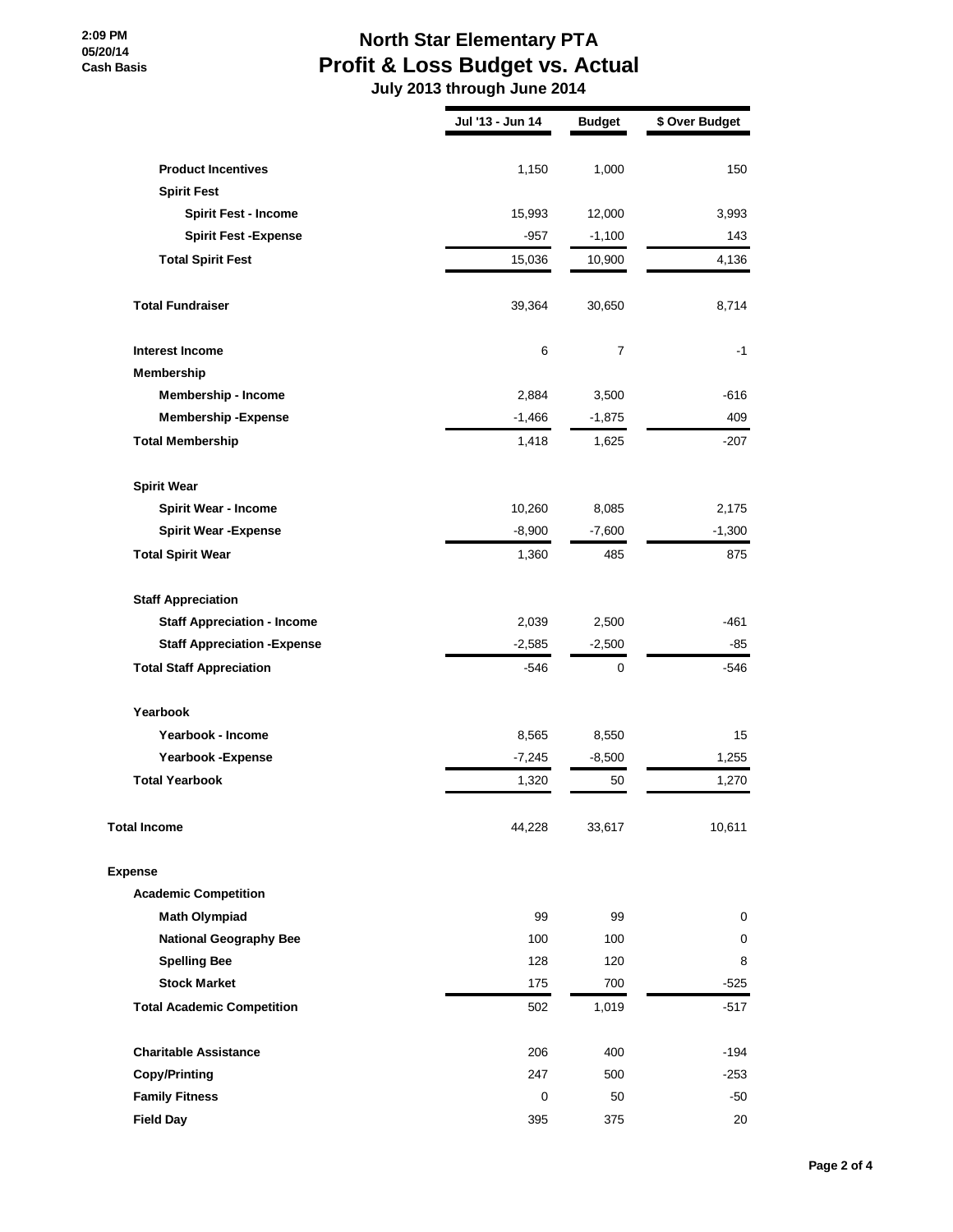# **North Star Elementary PTA Profit & Loss Budget vs. Actual**

|                                    | Jul '13 - Jun 14 | <b>Budget</b> | \$ Over Budget |
|------------------------------------|------------------|---------------|----------------|
| <b>Fifth Grade Activities</b>      | 1,210            | 1,400         | -190           |
| <b>Garden Committee</b>            | 447              | 500           | $-53$          |
| <b>Health and Wellness</b>         | 137              | 200           | -63            |
| <b>Instructional Support</b>       | 2,159            | 2,000         | 159            |
| <b>Insurance</b>                   | 179              | 150           | 29             |
| <b>Interior Beautification</b>     | $\Omega$         | 100           | $-100$         |
| <b>Post Office</b>                 | 0                | 100           | $-100$         |
| <b>Programs</b>                    |                  |               |                |
| <b>ARC</b>                         | 1,525            | 1,600         | $-75$          |
| <b>Assembly Programs</b>           | 1,838            | 2,550         | $-712$         |
| Gym / Girls on the Run             | $\mathbf 0$      | 150           | $-150$         |
| <b>Junior Achievement</b>          | 2,100            | 2,250         | $-150$         |
| <b>Music</b>                       | 500              | 500           | $\mathbf 0$    |
| <b>Native American Day</b>         | $\Omega$         | 100           | $-100$         |
| Other                              | 56               | 125           | $-69$          |
| Pi Day                             | 10               | 50            | $-40$          |
| <b>Reflections</b>                 | 112              | 100           | 12             |
| <b>Science Programs</b>            | 2,940            | 5,000         | $-2,060$       |
| <b>Total Programs</b>              | 9,081            | 12,425        | $-3,344$       |
| <b>PTA Operating Expense</b>       |                  |               |                |
| Professional fees for tax work     | 250              | 250           | 0              |
| PTA Operating Expense - Other      | 1,641            | 2,000         | -359           |
| <b>Total PTA Operating Expense</b> | 1,891            | 2,250         | $-359$         |
| <b>Recess Equipment</b>            | 420              | 500           | $-80$          |
| <b>Safety in School</b>            | 100              | 100           | $\mathbf 0$    |
| <b>School and Staff Support</b>    | 6,633            | 7,000         | -367           |
| <b>Student of the Week</b>         | 32               | 300           | $-268$         |
| <b>Student Planner</b>             | 1,836            | 1,900         | -64            |
| <b>Total Expense</b>               | 25,475           | 31,269        | $-5,794$       |
| Net Income                         | 18,753           | 2,348         | 16,405         |